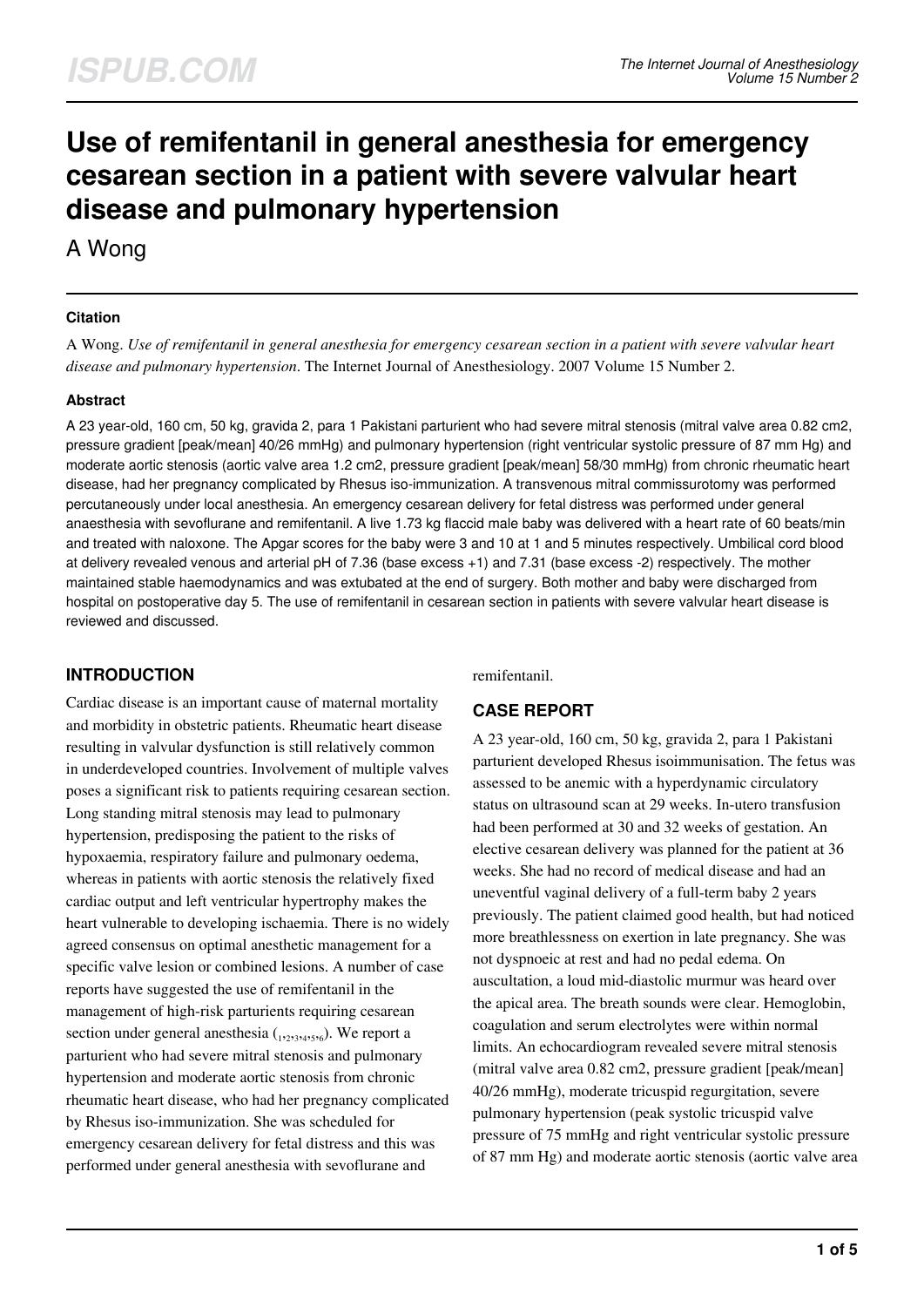1.2 cm2, pressure gradient [peak/mean] 58/30 mmHg). An emergent transvenous mitral commissurotomy was performed percutaneously under local anesthesia and was uneventful. A repeat echocardiogram showed an enlarged mitral valve area of 1.3 cm2, mean mitral valve gradient of around 4 mmHg, mild mitral regurgitation and right ventricular systolic pressure of 50 mmHg.

Soon after the procedure, the cardiotocogram showed persistent decreased variability and an emergency cesarean delivery was scheduled. Due to the deteriorating fetal condition, urgency of the cesarean section and the patient's coexisting aortic stenosis, general anesthesia was planned. Prophylactic ampicillin 2 g was prescribed. The patient received oral ranitidine 150 mg and sodium citrate 0.3M 30 ml was given on arrival in the operating theatre. An intravenous infusion of normal saline (0.9% NaCl) was started and the patient was positioned supine with a left lateral tilt to minimise the effects of aorto-caval compression. She was connected to an ECG, non-invasive blood pressure and pulse oximeter (Datex-Ohmeda S/5, Planar Systems Inc, Oregon, U.S.A.). Having administered 2 mg of midazolam intravenously to relieve anxiety, a 22G right radial intra-arterial catheter and a right internal jugular vein double-lumen 7.5 French gauge central venous line were inserted under local anesthesia. The initial CVP was 18 mmHg and blood pressure 130/80 mmHg. The patient received 100%  $O_2$  at 6 L/min for 3 minutes via a tight fitting mask. During preoxygenation, a urinary catheter was placed. At the end of preoxygenation, an intravenous remifentanil infusion was started at 0.3 µg/kg/min. A rapid sequence induction with cricoid pressure applied was performed with etomidate 16 mg and succinylcholine 100 mg iv. Direct larynogoscopy revealed a grade 1 larynx and a size 7 endotracheal tube was inserted into the trachea. Having confirmed correct tube placement, 25 mg of atracurium was then given. The blood pressure and heart rate after tube placement were 120/80 mmHg and 70 beats/min respectively. Anaesthesia was maintained with  $O_2$  (FiO<sub>2</sub> 40-50%), air, sevoflurane (ET 0.6 - 1%) and remifentanil (0.05 - 0.3 µg/kg/min) titrated according to the patient's haemodynamic response. The skin to uterine incision and uterine incision to delivery times were 4 and 5 minutes respectively. Thick meconium-stained liquor was noticed on entering the uterine cavity. A live 1.73 kg flaccid male baby was delivered. He had bradycardia (heart rate of 60 beats/min - average heart rate on the CTG had been 110 beats/min).The baby was treated with endotracheal

suctioning, face mask ventilation and naloxone 0.2 mg intramuscular injection. Four minutes after delivery he was moving all limbs and crying vigorously, and was transferred to the neonatal intensive care unit. The Apgar scores for the baby were 3 and 10 at 1 and 5 minutes respectively. Umbilical cord blood at delivery revealed venous and arterial pH of 7.36 (base excess +1) and 7.31 (base excess -2) respectively.

Surgery finished 36 minutes after delivery. Morphine 6mg and two slow boluses of syntocinon 2.5 units were given. A syntocinon infusion at 10 units/hr was started after delivery. The systolic blood pressure, heart rate and CVP ranged between  $110 - 145$  mmHg,  $50 - 100$  beats/min and  $18 - 25$ mmHg, respectively throughout the procedure. At the end of surgery, atropine 0.6 mg and neostigmine 1.25 mg were given to antagonise the muscle relaxant. The trachea was extubated when the patient was fully awake and able to obey commands. The estimated blood loss was 400 ml and the total intraoperative urine output was 140 ml. The patient had received a total fluid input of 400ml of normal saline by the end of anesthesia. During her stay in the recovery room, another 4 mg of morphine and ondansetron 4 mg were administered. A patient-controlled morphine analgesic pump was used for postoperative pain control. She stayed in the recovery room for 30 minutes with stable hemodynamics (blood pressure 140/80 and pulse rate 70 beats/min) before discharge to the intensive care unit (ICU). The chest X-ray taken in ICU showed cardiomegaly and prominent pulmonary vasculature, but no signs of pulmonary congestion. The patient was discharged from the ICU the next day and had an uneventful recovery with hospital discharge on postoperative day 4.

# **DISCUSSION**

In the U.K. cardiac disease is the second most common indirect cause of maternal death after psychiatric causes and is more common than the most frequent direct cause of maternal death, thromboembolism. It has a maternal mortality rate of 2.2/100,000  $\binom{1}{7}$ . Mitral stenosis is the most common of the lethal cardiac lesions occurring in pregnancy, and is present in 0.3-1.2 per cent of parturients  $_{(8,9)}$ . The maternal mortality is 5-17 per cent with severe disease  $(s_{,9})$ , and is as high as 30-50 percent when accompanied by pulmonary hypertension  $_{10}$ ). Although carefully titrated lumbar epidural anesthesia is often recommended for patients with uncomplicated mitral stenosis, there is no consensus on the best anesthetic technique for patients with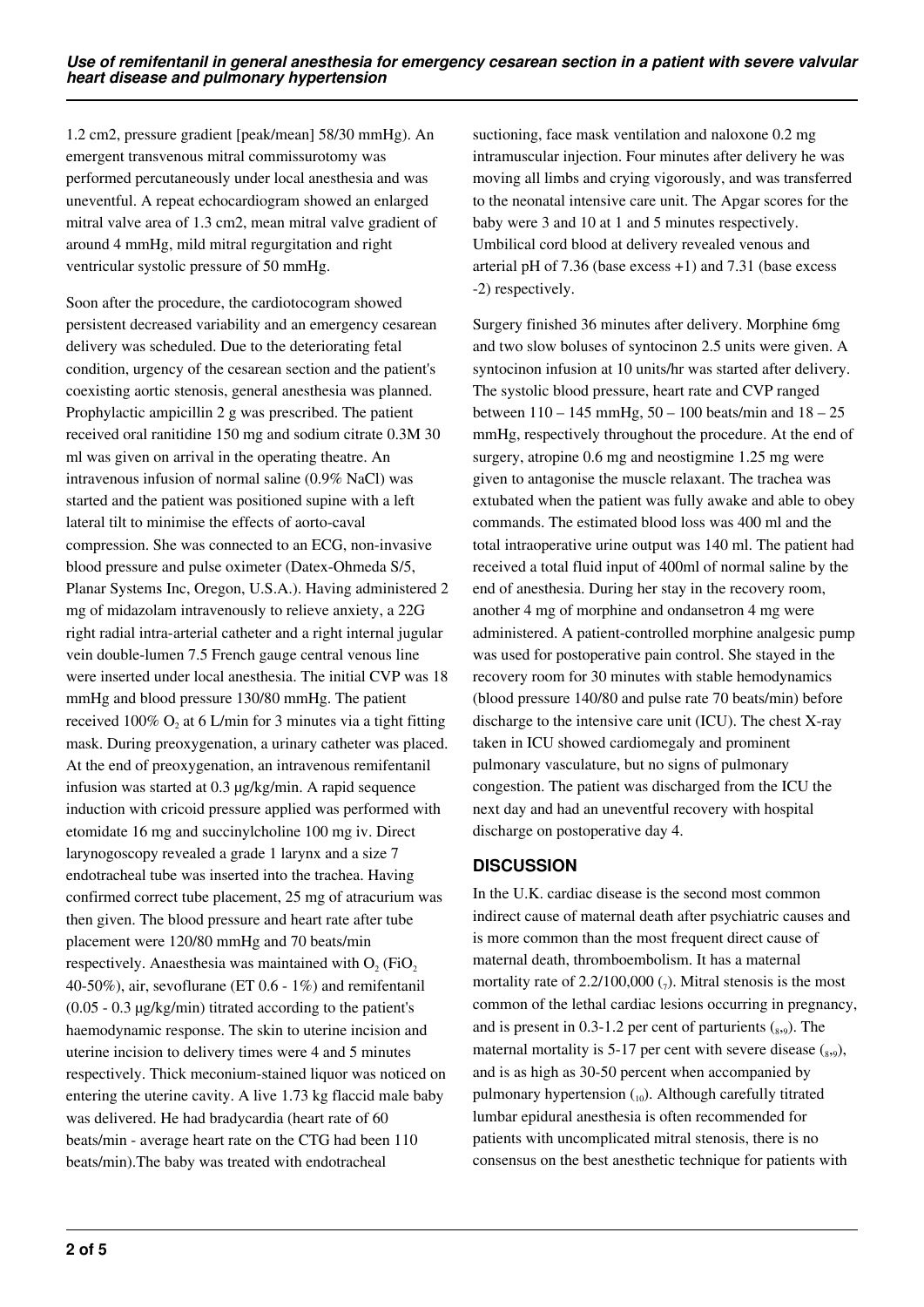severe disease  $_{(10)}$ . These patients often tolerate the hemodynamic changes of pregnancy poorly as increases in blood volume and cardiac output may cause even mild or moderate mitral stenosis symptoms to become severe as pregnancy progresses. The anesthetic technique in mitral stenosis should prevent rapid ventricular rates, maintain sinus rhythm, avoid large, rapid decreases in systemic vascular resistance, and prevent increases in central blood volume8. Patients with pulmonary hypertension will develop right heart strain and, consequently, become extremely sensitive to reductions in preload and increases in pulmonary vascular resistance.

In this patient with mitral stenosis and pulmonary hypertension, our goal was to provide a stress-free induction of and emergence from anesthesia, avoiding the increases in heart rate, systemic and pulmonary vascular resistance, commonly associated with tracheal intubation and extubation. A carefully titrated epidural anesthetic may have met these goals. However, the deteriorating fetal condition and consequent urgency of the procedure coexisting with aortic stenosis precluded use of this technique. In aortic stenosis, a relatively fixed cardiac output leads to left ventricular hypertrophy with vulnerability to myocardial ischaemia. Regional anesthesia reduces preload and afterload, which may precipitate hypotension and subsequent myocardial and placental ischemia. Similar to mitral stenosis, there is considerable debate on the optimal anesthetic technique for patients with aortic stenosis  $(1,1,1)$ . It is important to maintain adequate intravascular volume in order to ensure filling of the noncompliant hypertrophied left ventricle. Tachycardia should be particularly avoided, since it can lead to myocardial ischemia as a result of reduced coronary blood flow and excessive myocardial oxygen demand.

Opioid-based general anesthesia may have advantages in mitral and aortic stenosis as these drugs have no direct negative inotropic effects and prevent tachycardia. There are a few case reports supporting their use  $(13,14)$ . Opioids are, of course, associated with respiratory depression which, although not a concern during maternal controlled ventilation, they will cross the placenta. In the report of Batson and colleague's, a high dose of alfentanil of 125 µg/kg was unsurprisingly associated with profound neonatal respiratory depression requiring tracheal intubation  $\binom{13}{13}$ . Remifentanil, the latest synthetic opioid, is metabolised rapidly by non-specific plasma esterases and its principal

metabolite has only about 1/500 of the activity of remifentanil. It has a context-sensitive half life of around 3 minutes irrespective of the infusion duration and it has been used in the management of high-risk parturients requiring cesarean section under general anesthesia (15,16,17,18,19,20). In our case, we titrated the remifentanil infusion rate according to the patient's hemodynamic response to surgery. At 0.3 µg/kg/min for 3 minutes during induction, there was no rise in blood pressure or heart rate during intubation and no intraoperative tachycardia. Kan and colleagues assessed the pharmacology of remifentanil in neonates  $_{21}$ ). In this study, 19 parturients undergoing cesarean section under epidural anesthesia received an infusion of remifentanil 0.1 µg/kg/min. They demonstrated significant placental transfer with a maternal arterial to umbilical venous remifentanil concentration ratio of 0.88. However, the ratio between umbilical arterial and venous remifentanil concentrations was 0.29, suggesting rapid redistribution and metabolism in the fetus. There was no clinical evidence of respiratory depression in the neonates, since all were "vigorous" with Apgar scores >7 at 5 minutes. In the present case, the fetus was anemic from Rhesus iso-immunization and had intrauterine growth retardation. A more pronounced opioid pharmacodynamic effect might be expected. It is important to notify the pediatrician concerning opioid use so that, as in this case, naloxone can be given immediately after delivery. Although initially apnoeic and bradycardic, the baby responded well to the treatment and was vigorous within 4 minutes. The umbilical cord blood gas analysis suggests that uteroplacental flow was not compromised with this technique. Remifentanil only had a transient respiratory depressant effect on the neonate which was readily reversible with naloxone.

Sevoflurane was chosen to maintain hypnosis. Sevoflurane has a favourable hamodynamic profile and a low blood-gas solubility, allowing swift emergence from anesthesia. In a study comparing sevoflurane with isoflurane in cesarean section, sevoflurane and isoflurane at equianaesthetic concentrations were associated with similar blood pressure and heart rate changes during the operation. Blood loss, uterine tone, and perioperative complications were similar with the two drugs  $(_{22})$ . No vasopressors were required. In order to prevent uterine atony which would be particularly serious in our patient, 2 small boluses of syntocinon were administered after delivery. An alternative would be a quick infusion titrated to maintain stable hemodynamics.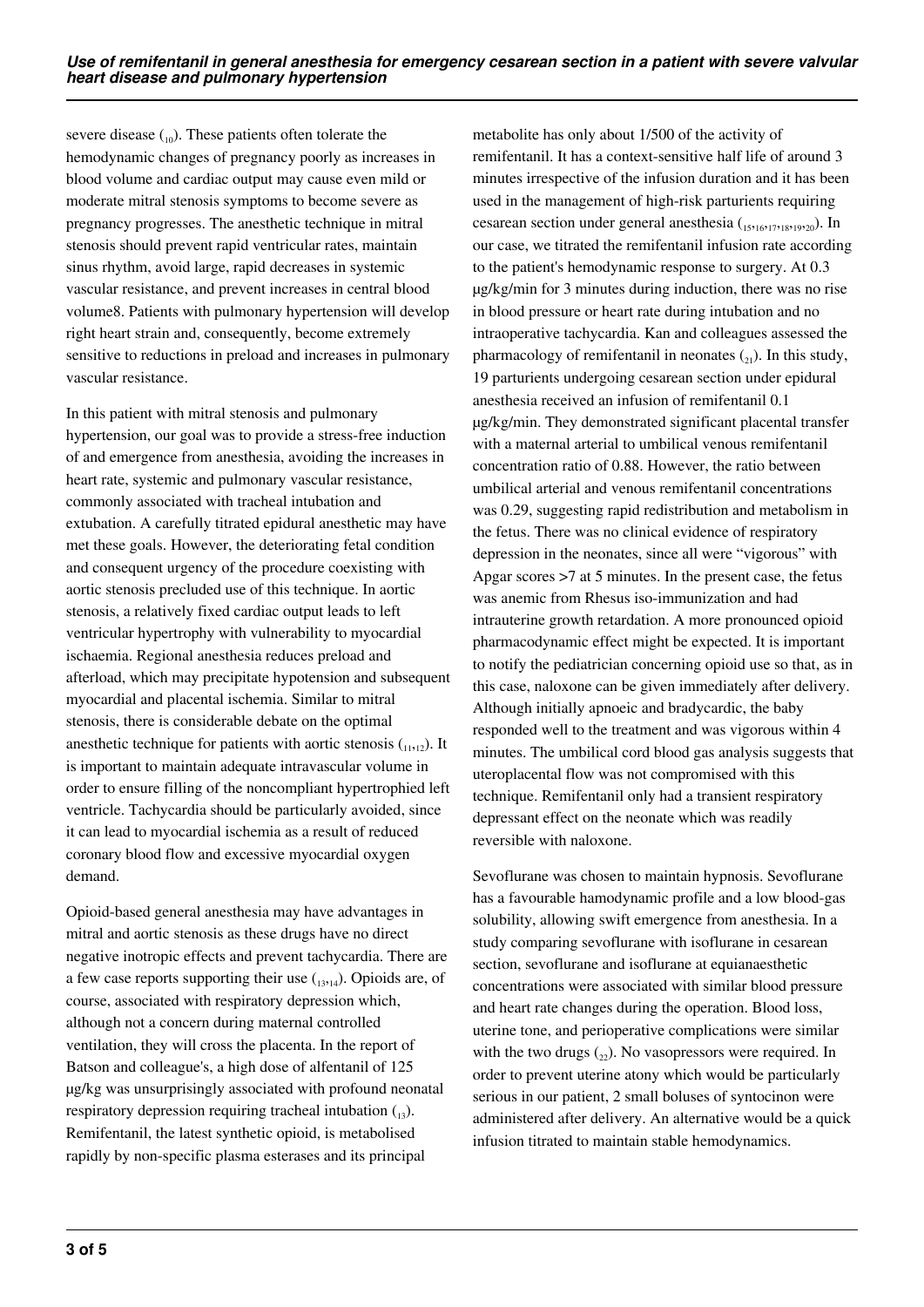In conclusion, we have demonstrated the successful use of remifentanil and sevoflurane in a woman with mitral stenosis, pulmonary hypertension and aortic stenosis undergoing cesarean section. The technique provided cardiovascular stability with no need for vasoactive medications. Uteroplacental flow was not compromised. Transient severe respiratory depression in the newborn must, however, be anticipated although this can be managed with naloxone.

#### **References**

1. Scott H, Bateman C, Price M. The use of remifentanil in general anaesthesia for Caesarean section in a patient with mitral valve disease. Anaesthesia 1998; 53: 695-697 2. Johannsen EK, Munro AJ. Remifentanil in emergency Caesarean section in pre-eclampsia complicated by thrombocytopenia and abnormal liver function. Anaesth Intensive Care 1999; 27: 527-529

3. Johnston AJ, Hall JM, Levy DM. Anaesthesia with remifentanil and rocuronium for Caesarean section in a patient with long-QT syndrome and an automatic implantable cardioverter-defibrillator. Int J Obstet Anesth 2000; 9: 133-136

4. Bedard JM, Richardson MG, Wissler RN. General anesthesia with remifentanil for section in a parturient with an acoustic neuroma. Can J Anaesth 1999; 46: 576-580 5. Manullang TR, Chun K, Egan TD. The use of remifentanil for Cesarean section in a parturient with recurrent aortic coarctation. Can J Anaesth 2000; 47: 454-459 6. McCarrol CP, Paxton LD, Elliott P, Wilson DB. Use of remifentanil in a patient with peripartum cardiomyopathy requiring Caesarean section. Br J Anaesth 2001; 86: 135-138 7. Why Mothers Die 2000-2002. Report on confidential enquiries into maternal deaths in the United Kingdom. Available from: http://www.cemach.org.uk 8. Mangano DT. Anesthesia for the pregnant cardiac patient. In: Shnider SM, Levinson G (Eds.). Anesthesia for Obstetrics. Baltimore: Williams & Wilkins. 1987: 345-382 9. Ferguson JE, Wyner J, Albright GA, Brodsky JB. Maternal health complications. In: Albright G A, Ferguson J E, Joyce T H, Stevenson DK (Eds.). Anesthesia in Obstetrics: Maternal, Fetal, and Neonatal Aspects. 2nd ed. Boston: Butterworths, 1986: 374-420 10. Clark SL, Phelan JP, Greenspoon J, Aldahl D,

Horenstein J. Labor and delivery in the presence of mitral stenosis: central hemodynamic observations. Am J Obstet Gynecol 1985; 152: 984-988

11. Brighouse D. Anaesthesia for Caesarean section in patients with aortic stenosis: the case for regional anaesthesia. Anaesthesia 1998; 53: 107-109 12. Whitfield A, Holdcroft A. Anaesthesia for Caesarean

section in patients with aortic stenosis: the case for general anaesthesia. Anaesthesia 1998; 53: 109-112

13. Batson MA, Longmire S, Csontos E. Alfentanil for urgent Caesarean section in a patient with severe mitral stenosis and pulmonary hypertension. Can J Anaesth 1990; 37: 685-688

14. Orme RML, Grange CS, Ainsworth QP, Grebenik CR. General anaesthesia using remifentanil for caesarean section in parturients with critical aortic stenosis: a series of four cases. Int J Obstet Anesth 2004; 13: 183-187 15. Scott H, Bateman C, Price M. The use of remifentanil in general anaesthesia for Caesarean section in a patient with mitral valve disease. Anaesthesia 1998; 53: 695-697 16. Johannsen EK, Munro AJ. Remifentanil in emergency Caesarean section in pre-eclampsia complicated by

thrombocytopenia and abnormal liver function. Anaesth Intensive Care 1999; 27: 527-529

17. Johnston AJ, Hall JM, Levy DM. Anaesthesia with remifentanil and rocuronium for Caesarean section in a patient with long-QT syndrome and an automatic implantable cardioverter-defibrillator. Int J Obstet Anesth 2000; 9: 133-136

18. Bedard JM, Richardson MG, Wissler RN. General anesthesia with remifentanil for Cesarean section in a parturient with an acoustic neuroma. Can J Anaesth 1999; 46: 576-580

19. Manullang TR, Chun K, Egan TD. The use of remifentanil for Cesarean section in a parturient with recurrent aortic coarctation. Can J Anaesth 2000; 47: 454-459

20. McCarrol CP, Paxton LD, Elliott P, Wilson DB. Use of remifentanil in a patient with peripartum cardiomyopathy requiring Caesarean section. Br J Anaesth 2001; 86: 135-138 21. Kan RE, Hughes SC, Rosen MA, Kessin C, Preston PG, Lobo ER. Intravenous remifentanil:placental transfer, maternal and neonatal effects. Anesthesiology 1998; 88: 1467-1474

22. Gambling DR, Sharma SK, White PF, Van Beveren T, Bala AS, Gouldson R. Use of Sevoflurane During Elective Cesarean Birth: A Comparison with Isoflurane and Spinal Anesthesia. Anesth Analg 1995; 81: 90-95